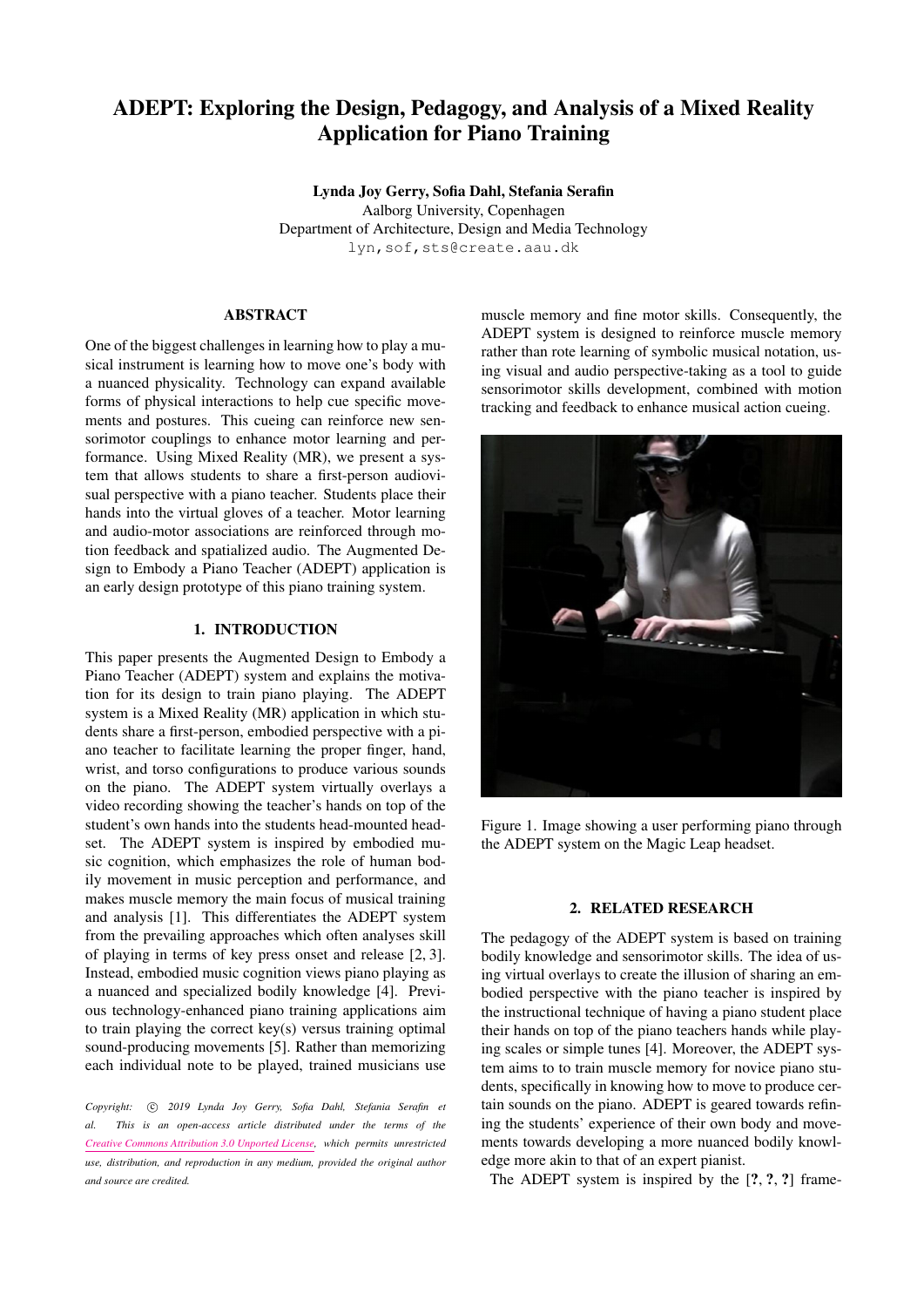work proposed by Xiao and Ishii [\[6\]](#page-6-5). This framework emphasizes musical expression and takes an experiential perspective towards developing musical expertise. The target student users for ADEPT are adult musicians new to the piano. Thus, ADEPT trains piano playing in a very imitation-based way, hoping that this can ultimately help the students to internalize the muscle patterns while playing the piano.

#### 2.1 Music and Piano Trainer Applications

Piano training applications are a subset of technologyenhanced musical education systems [\[7\]](#page-6-6). The goal of these systems is to enhance the learning environment for greater individualization, real-time feedback, and multisensory cues. Virtual content augmentations gamify the experience of learning, and increase motivation and interest in learning the piano [\[8\]](#page-6-7). In general, previous piano training applications have involved three primary components: using visual cues to indicate which key(s) to press, presenting alternative visualizations of musical notation, and increasing sight-reading proficiency.

The primary augmentation for piano training has been to present visual cues on top of piano keys to guide keyboard playing. The training emphasis of these systems is learning to play the correct keys according to the musical score. For example, key press has been indicated through line pointers above the key highlighting the next key to be pressed [\[8\]](#page-6-7) and a red highlight with incorrect key press [\[9\]](#page-6-8). Another variation of training correct keyboard fingering is to show how long a key should be pressed. For instance, HoloKeys presents a green glow on the key at the moment it should be pressed, which disappears as soon as it should be released [\[10\]](#page-6-9). Similarly, the P.I.A.N.O. system involves highlighting the current and next key to play, and uses a Guitar Hero approach with dropping lines approaching the keyboard from a far distance to demonstrate which notes to play, and for how long they should be played [\[9\]](#page-6-8). In addition to presenting visual cues, some music trainer applications also present auditory cues to piano students using real-time sonification to analyze the student's playing sounds and provide auditory feedback when the student plays the wrong note [\[11\]](#page-6-10).

Visual cues also help to train students' abilities to imagine some of the sound-movement feedback cycles vital for playing a musical instrument. Specifically, expressive parameters might be difficult for a music teacher to communicate to a student. Hence, for example, the PianoFORTE system helps to train expressive features of piano playing by providing visualizations for dynamics, tempo, articulation, and hand synchronization [\[12\]](#page-7-0). Similarly, the Andante system utilizes visual animations of people of various weights walking across the keyboard in sync with the keys as they are played in sequence [\[13\]](#page-7-1). This is designed to help the student to visualize another aspect of correct keyboard fingering, which is knowing how hard to press the keys.

It is important to note that the goal of many technologyenhanced piano systems is to compliment and to function as an add-on to traditional piano teaching in-person with a piano teacher. For example, the Piano Tutor [\[14\]](#page-7-2) is intended to help students practice in between lessons with the teacher, and we intend for ADEPT to function similarly. Additionally, however, technology-enhanced musical education has the possibility to make the learning process easier and more intuitive, as well as to invite new avenues for personal reflection on one's own performance and process. Specifically, one of the major benefits of these systems is that they can help the student to develop online self-analysis skills while playing [\[14\]](#page-7-2).

#### *2.1.1 Passive Haptic Learning*

Another approach of augmentation is to provide haptic information. For example, the MobileMusicTouch is a piano training tecnique haptic feedback with vibration motors inserted at the metacarpophalangeal joints (knuckles) of a glove to help the student to understand which fingers to use to play which keys [\[15\]](#page-7-3). One advantage of Passive Haptic Learning (PHL) [\[16\]](#page-7-4) is that it allows the student to memorize fingering patterns for playing various short music pieces without requiring conscious effort or attention. Indeed, participants were able to retain fingering patterns while wearing MobileMusicTouch even when viewing a film and playing a memory game [\[15\]](#page-7-3).

Although passively learning finger patterns while attending other stimuli can be convenient, it raises the question as to whether it is the right approach to teach the overall movement control needed for music performance. As noted by Xiao [\[6\]](#page-6-5), most of the technology-enhanced musical education systems have a focus on the score and the associated errors.

#### 2.2 Mixed Reality Applications

Mixed Reality (MR) environments present virtual overlays and augments that directly interact with the users physical environment, real world objects, and natural movements [\[17\]](#page-7-5). Augmented Reality (AR) is a subset of MR, and the two terms are often used interchangeably. The emphasis on MR in this case is to highlight the main interaction with real-world objects (i.e., playing a real piano), which is supported by virtual augments, rather than having the primary interaction be with virtual content within a real environment (i.e., flying a virtual plane that follows the constraints of the real physical environment), as is often the case with popular AR applications. Previous educational benefits have been demonstrated in MR based on its ability to extend embodied actions with high-fidelity multisensory stimuli and real-time feedback [\[18\]](#page-7-6), specifically by using various types of cueing for different bodily actions.

Previous piano training MR systems that help cultivate higher levels of musicianship focus on facilitating playing a system from memory, and training skills related to musical improvisation. For example, Handel [\[19\]](#page-7-7) presents a visual overlay of sheet music notation on top of the pianist's fingers while they attempt to play the piece from memory. Similarly, systems like Stanford's Pianolens facilitates learning and rehearsing new music with an interactive sheet music display that imitates a piano roll [\[20\]](#page-7-8).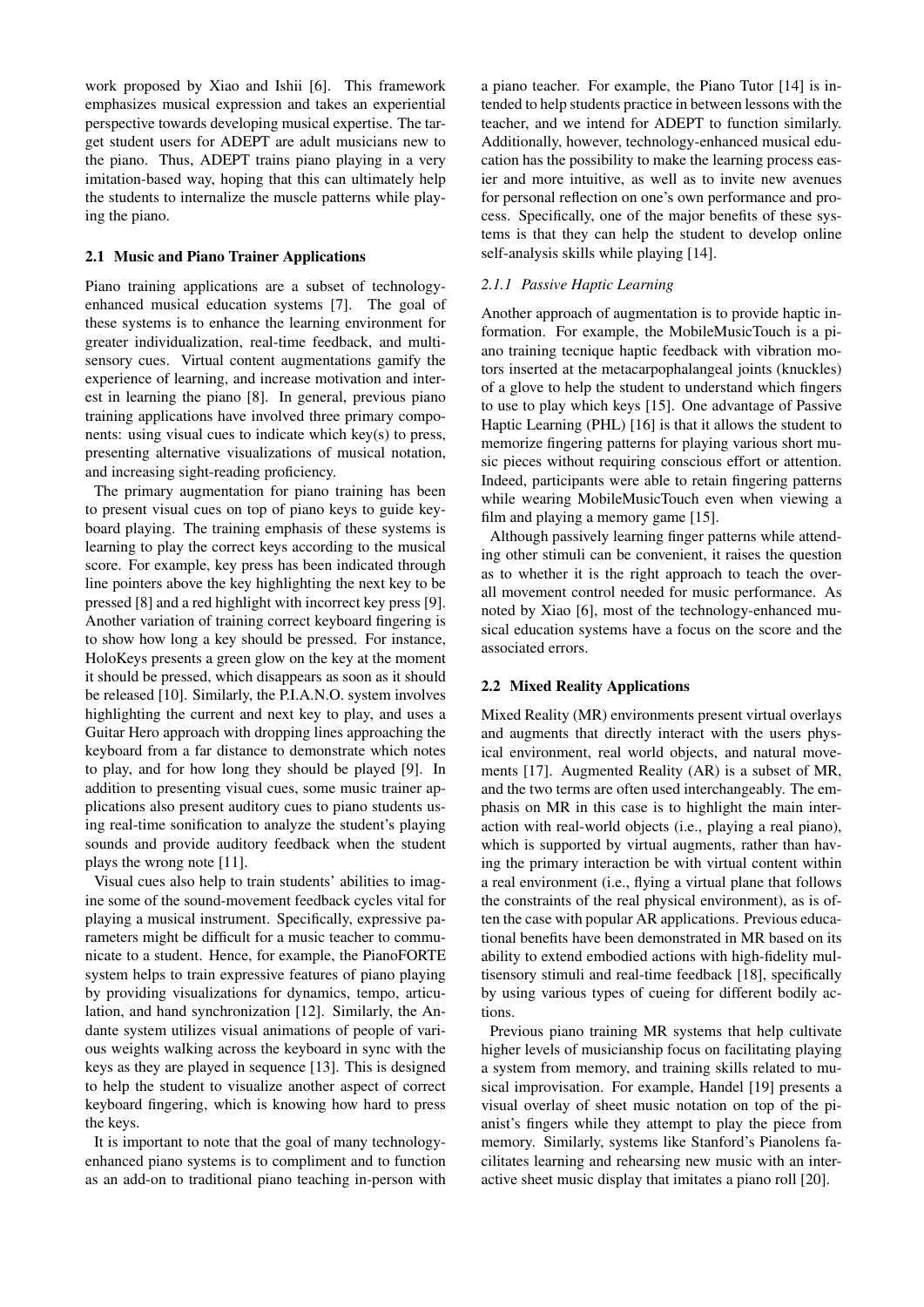More recently, a few MR piano training applications have projected fingers and hands on top of the keyboard or on top of the player's hands to guide piano playing [\[21\]](#page-7-9). These systems use various 2D and 3D graphical representation of an experienced pianist's hands and fingers. For example, Teomirn uses the HoloLens display and projects a geometric 3D display of a virtual hand that the student can place their own hand into to follow along while playing. However, the virtual hand is not very realistic, and only roughly helps to guide the student's movements. The ADEPT system instead depicts precise finger, wrist, and upper arm positions, angles, rotations, and movements of the piano teacher for the student to follow. Moreover, these MR designs are mostly focused on helping the student to know which finger to use to play which key.

As noted by Xiao [\[6\]](#page-6-5) , the primary element that is lacking in all of these systems is an emphasis on the bodily movements of the piano student, and training how to move the body in the correct ways as a focus for the training and technology-enhanced design. MirrorFuge is one exception [\[21\]](#page-7-9). The MirrorFugue system presents a projectionmapped video stream of a pianists hands on top of a physical keyboard. Subjects reported that seeing the hands of an instructor was more helpful than screen-based instruction or abstract visual cues (a small dot indicated keys pressed by the expert pianist) [\[21\]](#page-7-9). Due to a small sample (5 subjects), the results were not statistically significant but suggest that using the first-person perspective to present the instructors hands from the same egocentric orientation decreased the amount of time that it took for students to learn simple melodies. These results are promising for the development of AR systems focusing on sharing an embodied perspective with an expert pianist who guides the students movements, and this is precisely the target of the ADEPT system. In the next section, we describe virtual embodiment and introduce the concept of augmented embodiment, which is a key design principle behind the ADEPT system.

#### 2.3 Virtual and Augmented Embodiment

Virtual embodiment is a technique used in virtual reality (VR) to create the illusion of becoming a virtual avatar [\[22\]](#page-7-10). Virtual embodiment allows users to see and hear from the first-person, embodied perspective of another real person or a virtual character and perform a task together, such as hand-drumming [\[23,](#page-7-11) [24\]](#page-7-12) Synchronous stimuli presented to the visual system in VR, combined with the physical body in reality, create various bodily illusions that make the user feel that the avatar body is their own body [\[25\]](#page-7-13). This induces strong psychological effects on the user, specifically identification with the avatar body [\[26\]](#page-7-14). Taking the perspective of an expert in virtual embodiment studies has been shown to increase confidence and improve performance on related tasks [\[4,](#page-6-3) [27–](#page-7-15)[30\]](#page-7-16).

In addition to the strong psychological and learning effects of virtual embodiment, learning a new task from a first-person perspective improves retention of instructional material. For example, sequences of chess movements were more accurately retained when presented in first-person perspective in VR, as compared to exocentric, screen-based perspective [\[31\]](#page-7-17). Memory retention is stronger when events are presented from an egocentric versus an exocentric or allocentric point of view [\[32\]](#page-7-18). To this end, egocentric VR has been used in memory rehabilitation to increase procedural learning in patients with memory impairments, transferable to real-world environments [\[33\]](#page-7-19). Thus, delivering piano instruction in the ADEPT system should support better retention of the finger sequences involved in playing and better performance outcomes in a shorter time.

Another reason why virtual embodiment may increase fine motor skills is that the observation of hand movements elicits motor-evoked potentials in the observer in the specific muscles that would be involved in executing the movements [\[34\]](#page-7-20). Research on the mirror neuron system in humans indicates that during the observation of another persons bodily state, the same neural structures are activated in the observer [\[35\]](#page-8-0). This effect is even stronger when observing hand movements from a first-person perspective, when one's own hand positions and movements are congruent with those observed [\[32\]](#page-7-18). Moreover, visual feedback using video is very common for both piano teachers and students to adjust and adopt better postures for playing, and this has been enhanced with 3D visualization of postural information [\[36\]](#page-8-1).

We here introduce the concept of Augmented Embodiment, in which the user's point of view is not fully overtaken by that of another virtual avatar or real person, but is instead augmented with a virtual projection of another person's embodied perspective super-imposed on top of one's own. This is the core design feature implemented in the ADEPT system. Augmented embodiment can allow a student to perform and observe an action at the same time, from the same view-point, and in the same way as a teacher with real-time feedback, a phenomenon not possible in physical reality [\[37\]](#page-8-2).

## 2.4 Embodied Music Cognition

Adaptive and immersive virtual environments involve new strategies for sensorimotor training and can induce brain reorganization, presently tested therapeutically in clinical populations recovering from stroke [\[38\]](#page-8-3). In one such study, a Virtual Piano Trainer system found that adaptive motion feedback providing information about position adjustments in the fingers and hands increased the accuracy and duration of muscle activity, expediting the recovery of these fine motor capabilities. Motion feedback support has previously been shown to increase skills ability and retention while learning technical motor skills [\[39\]](#page-8-4). Multisensory feedback can encourage plasticity within the sensorymotor cortex and enhance motor performance [\[40\]](#page-8-5).

## 3. SYSTEM OVERVIEW AND DEVELOPMENT

The ADEPT system is programmed in Unity version 2018.1.9f2-MLTP8.1 with C# and uses the Magic Leap Package Manager with Lumin SDK v0.19.0 and Device Driver version 0.94. The setup involves virtually overlay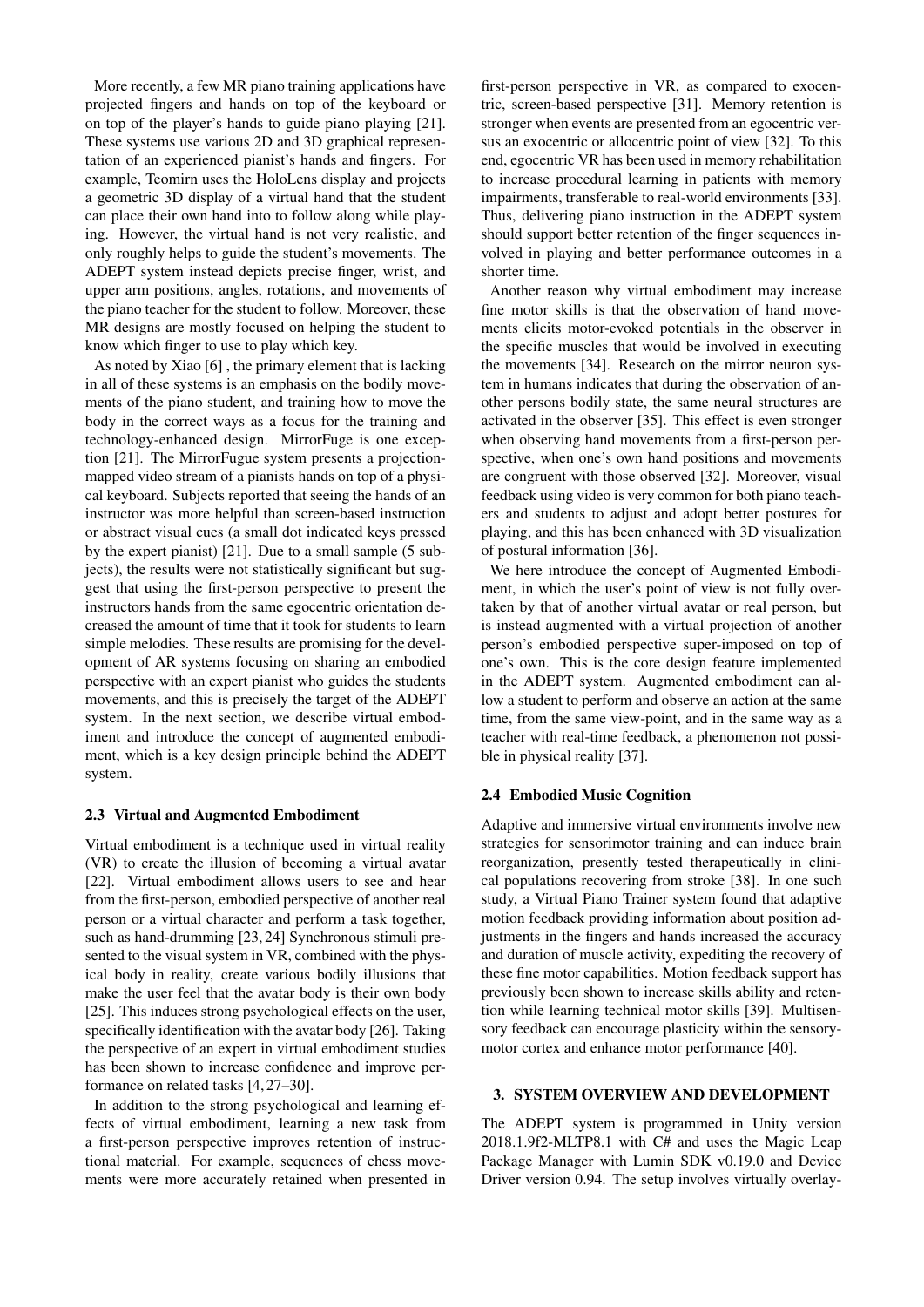ing a video recording from a head-mounted camera worn by the teacher into the student's head-mounted display (HMD), in our case, the Magic Leap 1 (ML-1, see Figure [2\)](#page-3-0). The Unity programming environment used the Media Player example from the Magic Leap Unity SDK and played the video on top of a spherical mesh. The system displays the teacher's hands on top of the student's own hands, and highlights each key when pressed. We used Real-World Reconstruction in Unity, which uses ML-1 depth sensors and spatial computing to track the environment in real-time, which helped for tracking the location of the user's physical piano. AR Registration of the physical piano was accomplished using Vuforia Engine version 8.1 and four fiduciary markers at the four corners of the piano. The cameras on the ML-1 register the four corners of the piano and Vuforia image recognition from piano models registers the approximate positions of the keys.

The system is a a work in progress, and this section reviews the implementation that has been developed so far as well as features that are continuing to undergo further development. For the development we recorded a young piano teacher with 15 years of experience who had taught piano for 3 years.

<span id="page-3-0"></span>

Figure 2. This is the overview of the system. The left side of the figure shows the piano teacher wearing the headmounted camera with the recording microphone directly behind his head. On the right, we see the user (piano student) wearing the Magic Leap headset with spatialized audio. The teacher and the student have the same audiovisual perspective and orientation on the piano.

#### 3.1 User Experience

Participants were seated at a Yamaha P45 digital piano with controlled lighting for optimal display of the virtual overlays, and ability to still see one's own piano and hands clearly. In the videos, the piano teacher is seated at an upright grand piano. Students were instructed to listen to the teacher's instructions, and then to place their hands on top of hers and play along with her when she instructed them to do so. The video sequences involved first an observation sequence in which the teacher showed the fingering movements. Then the teacher would instruct the students to get ready and place their fingers, and she would count down from three for when they should start playing along with her.

#### 3.2 Visual Environment

The visual environment consists of 360 degree video footage that has been captured using the Garmin VIRB 360 camera with a head-mounted strap (made by Go Pro) to create a head-mounted camera worn by the piano teacher (see left panel in Figure [2\)](#page-3-0). Multiple recordings were done of different short sequences in which the piano teacher explains how the fingers are numbered, how to place the hands on the keyboard, and how to play basic scales.

One concern with using overlays is that the visual environment quickly becomes cluttered. Even with the virtual piano and piano keys spatially aligned with the user's physical piano (using Vuforia ARCamera and TargetMarkers), early prototype testing indicated visual clutter. By creating an alpha channel in Adobe After Effects, we were able to reduce most of the visual noise from the piano by only having the virtual hands and the current key note pressed in the video with a blue shader to highlight it.

The first recordings were done with the top of the grand piano removed with the intention of allowing the student to see the hammer-head moving with the key depressed. When superimposed in the MR headset and environment, the visual environment appeared very busy and cluttered. Thus, inspired by the MirrorFugue project [\[21\]](#page-7-9), we replaced the top of the grand piano and recorded the 360 video footage such that the top of the piano created a reflection of the piano teacher (see Figure [3\)](#page-4-0). There are three reasons that it is valuable to show the virtual reflection of the piano teacher. The first is to cultivate greater social presence [\[41\]](#page-8-6), so that the student can see the face of the piano teacher while she speaks and gives verbal instructions. Social presence is the feeling of being there together with another real person in an online, digital, or virtual remote collaboration, and it has shown to have significant effects on user satisfaction [\[41\]](#page-8-6). The second reason is modeled from of the design of virtual embodiment studies in VR. The setup for these studies involves a virtual mirror, in which the user can see him or herself reflected as the avatar they embody [\[22\]](#page-7-10). Thus, we wanted to include a similar 'virtual mirror' to create a greater sense of psychological identification with the piano teacher that might improve confidence and performance. The final reason for including the virtual mirror is that eventually we would like to visually annotate the virtual reflection of the teacher with real-time motion feedback from the student's movements to help the student notice the difference between their movements and those of the teacher. A related example comes from the i-Maestro musical training application for violin [\[42\]](#page-8-7), which used a 3D Augmented Mirror showing synchronized video and motion data for bowing trajectories on the violin. This 3D Augmented Mirror enhanced students' understanding of the correct bowing techniques and body postures for playing the violin.

#### 3.3 Audio Recording and Feedback

The teacher was seated at a Yamaha upright piano situated in a large room (volume: around 400  $m<sup>3</sup>$ ) against a wall. A Sennheiser Ambeo VR Mic was positioned upright slightly above and behind the expert's head in order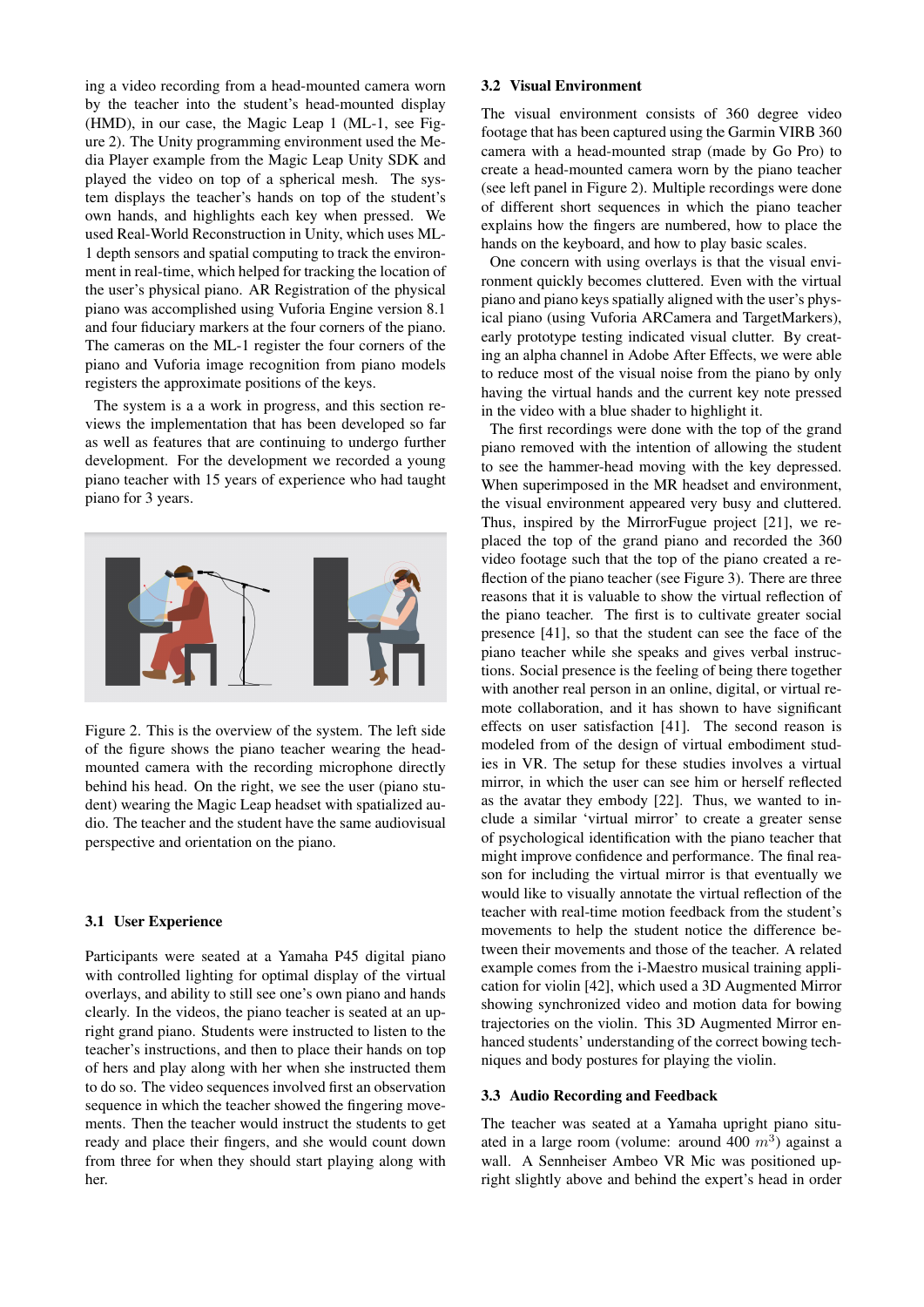<span id="page-4-0"></span>

Figure 3. This figure is a model representing what the user sees inside the headset in the Mixed Reality environment. The user sees the virtual hands of the teacher on top of the physical keyboard. There is a blue highlight on the currently pressed key. The user also sees the face and upper body of the pianist in the reflection on the upright grand piano.

to get a binauralised sound source. All sound files were encoded to B-format thanks to Ambeo A-B Format Converter then decoded to binaural format through FB360 Converter.

## *3.3.1 Audio Spatialization*

Spatialized audio is used in ADEPT to differentiate the sounds of the teachers playing from the students playing, ultimately so that the student can learn to attenuate to their errors in pitch and timing while playing. Different development versions of the system have explored various ways to spatialize audio. The first design was to spatially misalign the teacher's point of view from the actual physical piano of the student. Here, we offset the sound virtually by using the Facebook 360 Audio Spatializer plugin in Reaper. The sound was made to spawn at locations directly above and to the left of the user's physical piano, above and to the right, matching the user's piano, and also slightly below. This spatial offset design was inspired by the visual offset design used by Xiao Xiao in MirrorFugue [\[21\]](#page-7-9). Preliminary data from pilot testing has shown that students find the audio spatialization offsets of slightly above and to the right and left to be the most comfortable and intuitive to follow than audio from below or matched to their piano location.

The second audio spatialization technique we are exploring is using binaural recordings rather than ambiosonics to capture the spatial perspective of the teacher. Based on the previous design results, we will be offsetting the spatialized spawning location of this binaural audio to be slightly above the user's piano. In future user studies, the binaural audio will also be accented by personalized 3D sound that account for the shape of the user's ears, which may enhance the effect.

# 4. FUTURE DIRECTIONS

Rather than using 360 degree video, we are currently exploring using volumetric video capture of the teacher's hands using the Structure Sensor and the Microsoft Kinect 2 depth-sensing cameras. We will also explore using Leap Motion hands to display the teacher's hands with a custom mesh of the teacher's actual hands from photogrammetry scans. A benefit for both of these designs is the possibility to easily resize and rescale the 3D hand models to more appropriately fit the student. Between these two designs, we will select the one that seems to have the most optimal display quality for the project. The virtual mirror will be present, not as now with the real reflection of the teacher in the piano, but instead as a darkened video screen that we will position in the Unity environment to spawn in the reflection of the piano. The goal for the design moving forward is to present the minimum amount of information necessary to facilitate user performance with the highest degree of quality. Currently, we are also developing a display with volumetric video capture and 3D motion capture data overlaid, which we could project as a 3D augmented Mirror like the i-Maestro project [\[42\]](#page-8-7). We hope that this can help the student to understand motion trajectories for the piano, combined with real-time motion feedback visual annotations.

Currently, the visual component of our design prototype has only explored adjusting the opacity of the video overlay of the teacher's visual perspective. In future user testing, we are also exploring having the teacher's body and hands appear next to the student, or above the student's hands on top of the keyboard, to explore if this makes it easier for students to follow the fingering patterns of the teacher. We will also test having the teacher's hands to be present from a first-person perspective aligning with the student's visual perspective in the observation phase, and then to appear above the student's hands during the "play along" phase. And finally, another visual design prototype we plan to test involves having the teacher seated next to the student, and to allow the student to slide over on their piano bench to "sit into" the body and first-person perspective of the teacher.

We are also implementing a user interaction for the student to trigger hearing more or less from teacher's point of view. This means that the user will be able to select how much she sees or hears from the teachers point of view. That is, in future user testing, the system will be presented as though the teachers embodied sense reality is something that the student can choose to enter into. For instance, the visual overlay will be first set around 50 percent opacity, but the student can decrease or increase the opacity to see more or less from their own or the teacher's point of view. Similarly, the student can lean her head forward into a virtual sphere to hear more strongly from the teachers perspective.

Audio signal processing of the piano playing is being in-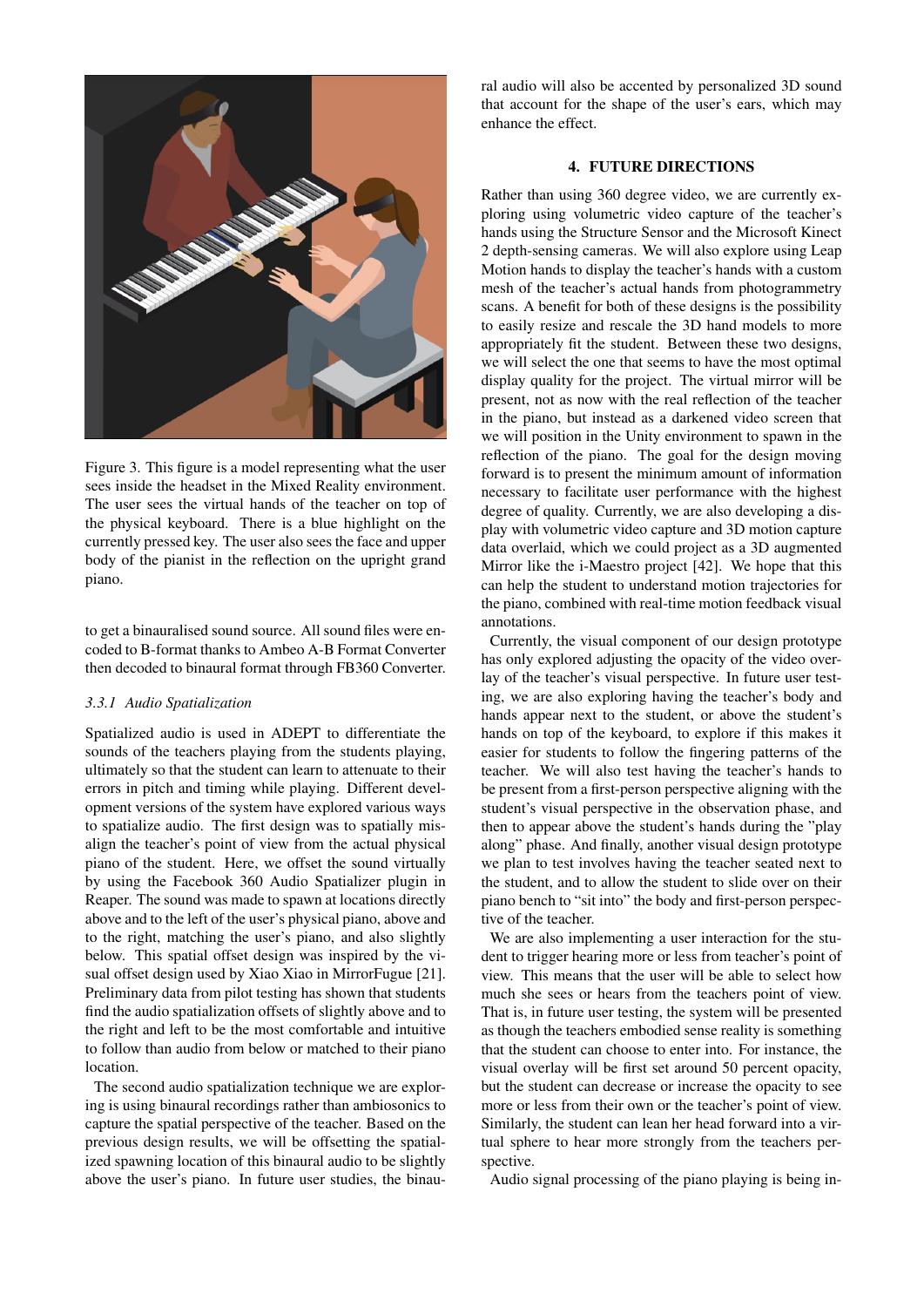corporated using pitch Pure Data, so that we can have an auditory analysis using the frequency to MIDI converter, pitch detection, and tempo tracking. We will use information to detect errors in playing the incorrect key or the correct key with the wrong finger. Ultimately, this analysis will allow the system to provide real-time feedback with visual motion annotation, pitch slider effects, and potentially also haptic feedback to the student.

The role of haptic feedback in learing musical movements has becoming increasingly vital to this project, and we are exploring the possibility of using a wrist actuator with five vibrating motors to represent movements for each of the fingers. Ideally, this haptic wearable device should be non-intrusive for the student's playing, which is why we are planning to test a wrist-worn device, as opposed to previous gloves which were not worn while playing the piano.

Lastly, we are collaborating with piano teachers at the Rhythmic Music Conservatory in Copenhagen to collect qualitative data on piano pedagogy towards a participatory design approach to make the technology more specific to enhance and compliment the students' learning experience. Additionally, we continue to conduct user testing with the system to address ongoing challenges during development. One of the goals in doing this is to better understand music and piano pedagogy and to explore the ways that the system can actually compare to and enhance traditional faceto-face piano instruction with a teacher. We hope that the system can eventually deliver piano instructions in a way that acknowledges the deep and complex history of piano pedagogy techniques, whereas the current focus in design and development has been much more focused on previous technology-enhanced systems for training to piano.

#### 4.1 Motion Capture and Feedback

We are beginning to explore the major features of musical movement that distinguish expert pianists (masters) from more novice pianists, and also to explore the movement patterns characteristic of very novice adult students learning the piano for the first time. The purpose of this motion analysis is to create an evaluation metric for performances as an outcome to target as a result of the training.

Motion capture from the teacher will be captured using Leap Motion (mounted above to approximate head position) and photo-electric sensors with an optitrack system. Motion data from the student will be captured using the Leap Motion (mounted above at same coordinate ratio to where it had been mounted for the teacher) and Microsoft Kinect as both infrared and skeletal tracking systems. Motion data will capture finger and joint positions from both hands, as well as temporal sequencing and timing of movements.

Novice pianists focus on the extremities while playing, particularly having the correct fingering patterns, whereas expert pianists feel the music through their entire body [\[43\]](#page-8-8). Arms, wrists, and upper torso posture movements are usually introduced and trained at more advanced stages of learning, and are trained in isolation [\[43\]](#page-8-8). Learning how to move the body relies heavily on imitation. Observation and imitation of expert performance allows students to experience how music is felt in the body of another player [\[6\]](#page-6-5). Moreover, visual feedback about motor performance, accuracy, and adjustments can help improve reflection on one's own body and performance, and is often used in piano performance [\[36\]](#page-8-1). A previous training system used electromyography (EMG) to measure muscle activity in the thumb and successfully delivered biofeedback to help students achieve optimal muscle activation. While motion feedback does not deliver information directly about muscular activations, this still indicates a strong potential for motion feedback to imrpove motor performance while playing piano [\[44\]](#page-8-9). Thus, the primary goal of the motion feedback is to support successive adaptations in motor learning and performance. In order to monitor and evaluate the performance, the movements of the students will be captured with similar means.

#### 4.2 Potential Challenges

Previous AR piano training applications have used Vuforia object tracking for matching the virtual and real pianos, but the distance at which the virtual piano appears from the user is still not quite correct. Thus, a potential challenge for the next stage of development is to ensure that the 3D model of the piano teacher's hands appears at the current depth and distance from the user. We found that we were able to control this apparent distance with the 360 degree video, but depth perception accuracy in the Magic Leap headset is not as precise as it could be. Specifically, we will want to make sure that the spatial configurations of the hands are easy to see and understand in a threedimensional way, and that the user can perceive the distance and depth of the fingers accurately. A related challenge is that the teacher's hand blends in with the white keys on the keyboard, so we might need to put an outline around the hand and fingers, shade the hand with a color shader, or have the teacher wear colored gloves to increase the contrast.

Visual and aural latency could be potential challenges that could disrupt the user experience, specifically if the two sensory channels are out of sync. In future developments, the auditory mix between teacher's and student's sound could be a bit problematic if there is latency between visual and auditory information.

#### 4.3 User Studies

Future user studies will be conducted on the binaural audio perspective-taking to see which settings optimize user experience. We will also explore adding user interactions to trigger the intensity of the perspective taking, and measure which decisions users choose to make at which time points to gain a sense of the usefulness of the user interactions, and which user actions should be programmed to trigger those visual and auditory effects.

#### 4.4 Experimentation

We will compare two groups of students learning either with the ADEPT system or with the same content presented on a 2D video screen. The main target of experi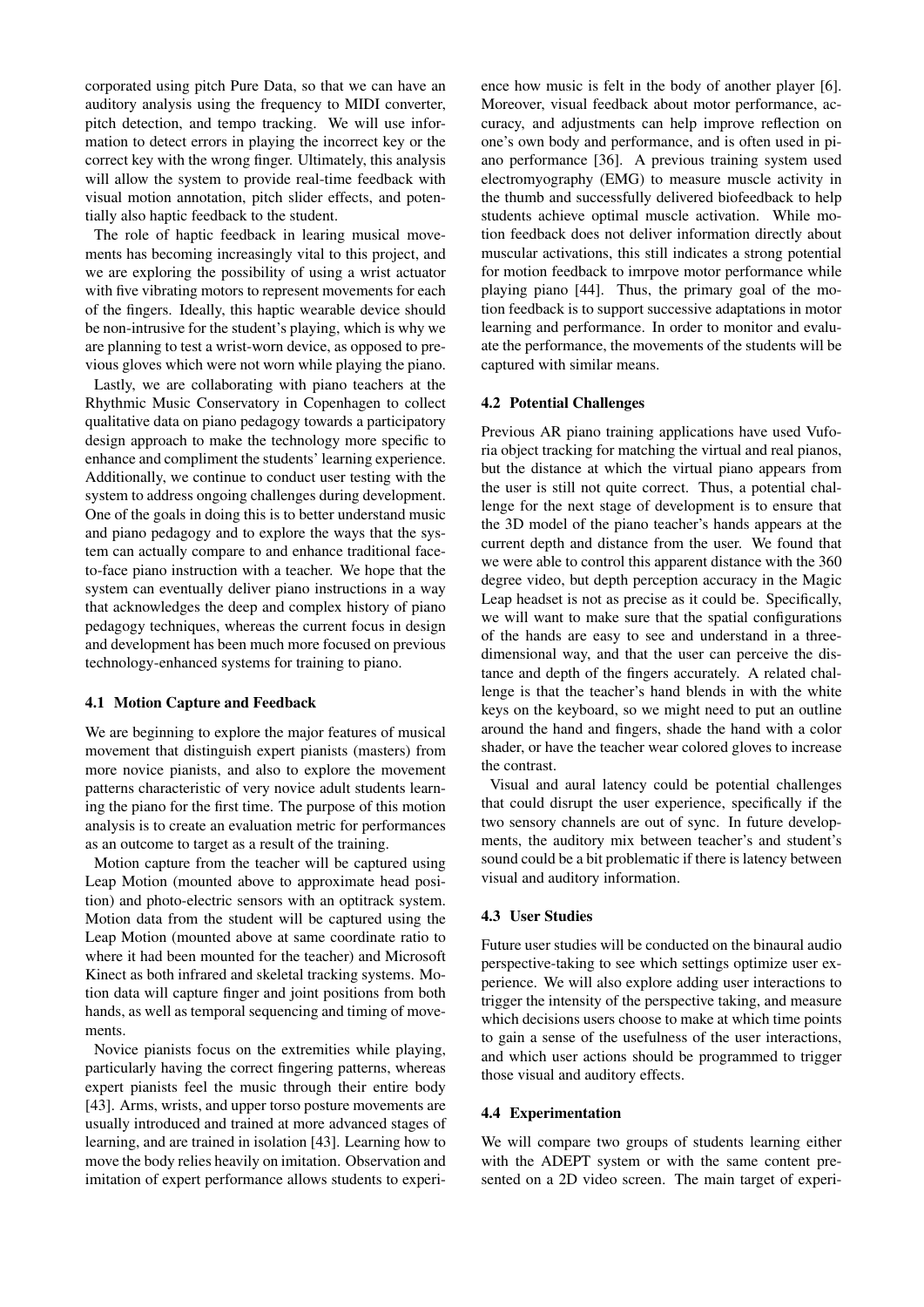mentation is to explore how well students can actually follow the teacher. Thus, we will be measuring interpersonal synchrony comparing motion capture data recorded from the teacher with that of the student. Our hypothesis is that interpersonal synchrony during training will predict better performance out of the system. Afterwards, we will ask the students to play the same sequences from memory and measure performance accuracy using motion capture analysis with the Musical Gestures toolbox in Matlab and video analysis using Elan Software for Transcription. We will also have an expert panel of professional piano instructors who will rate the performance of the users who had been trained with the system, as compared to just watching a video.

## 5. DISCUSSION AND CONCLUSIONS

In this paper we presented ADEPT, a system for facilitating learning to playing the piano. The ADEPT system aims at teaching musical movements on the piano in an embodied way so that the student learns to move like a professional pianists. We use audiovisual perspective taking with a piano teacher to help students orient to the correct hand, finger, wrist and upper torso positions for sound-producing movements on the piano. By introducing the notion of Augmented Embodiment, the student can see and hear a blend of his or her own body and that of the teacher from a first-person perspective. Increased user interactions to control the intensity of the audiovisual perspective taking are currently being implemented and tested. Initial prototype testing indicates that positioning the sounds of the teacher' piano playing slightly above the student optimizes comfort, and further testing will determine if this also optimizes performance. In conclusion, the ADEPT system offers a new design technique using modern Augmented Reality technology with audio-visual perspective taking and feedback to help teach piano to novice students.

# Acknowledgements and Author contributions

We would like to thank Christie Anne Jeannine Laurent for her patience and excellent piano playing and instruction to create the audiovisual instructional content. We would also like to thank Daniel Ludwig for creating the figures that demonstrate the overall design schema for the project and the anonymous reviewers for their helpful comments in improving the paper.

Author Gerry was responsible for designing and developing the application, as well as collecting initial prototype data. Author Dahl designed data collection and analysis tools for motion capture and analysis. Author Serafin designed data collection and analysis tools for audio spatialization. All authors participated in writing and revising the manuscript.

This work is supported by NordForsk's Nordic University Hub Nordic Sound and Music Computing Network NordicSMC, project number 86892.

#### 6. REFERENCES

- <span id="page-6-0"></span>[1] M. Leman, *Embodied music cognition and mediation technology.* Mit Press, 2008.
- <span id="page-6-1"></span>[2] S. Shirmohammadi, A. Khanafar, and G. Comeau, "MIDIATOR: A tool for analyzing students piano performance," *Revue de recherche en ducation musicale*, vol. 24, pp. 35–48, 2006.
- <span id="page-6-2"></span>[3] S.-H. Lee, "Using the personal computer to analyze piano performance," *Psychomusicology: A Journal of Research in Music Cognition*, vol. 8, no. 2, p. 143, 1989.
- <span id="page-6-3"></span>[4] R. Lindgren, "Generating a learning stance through perspective-taking in a virtual environment," *Computers in Human Behavior*, vol. 28, no. 4, pp. 1130– 1139, 2012-07. [Online]. Available: [https://linkinghub.](https://linkinghub.elsevier.com/retrieve/pii/S0747563212000234) [elsevier.com/retrieve/pii/S0747563212000234](https://linkinghub.elsevier.com/retrieve/pii/S0747563212000234)
- <span id="page-6-4"></span>[5] X. Xiao, "Reflecting music through movement: a body-syntonic approach to playing [with] the piano." 2016. [Online]. Available: [https://dspace.mit.edu/bitstream/handle/1721.1/](https://dspace.mit.edu/bitstream/handle/1721.1/107576/974646581-MIT.pdf?sequence=1) [107576/974646581-MIT.pdf?sequence=1](https://dspace.mit.edu/bitstream/handle/1721.1/107576/974646581-MIT.pdf?sequence=1)
- <span id="page-6-5"></span>[6] X. Xiao and H. Ishii, "Inspect, embody, invent: A design framework for music learning and beyond," in *Proceedings of the 2016 CHI Conference on Human Factors in Computing Systems - CHI '16*. ACM Press, 2016, pp. 5397–5408. [Online]. Available: <http://dl.acm.org/citation.cfm?doid=2858036.2858577>
- <span id="page-6-6"></span>[7] G. Percival, Y. Wang, and G. Tzanetakis, "Effective use of multimedia for computer-assisted musical instrument tutoring," in *Proceedings of the international workshop on Educational multimedia and multimedia education - Emme '07*. ACM Press, 2007, p. 67. [Online]. Available: [http:](http://portal.acm.org/citation.cfm?doid=1290144.1290156) [//portal.acm.org/citation.cfm?doid=1290144.1290156](http://portal.acm.org/citation.cfm?doid=1290144.1290156)
- <span id="page-6-7"></span>[8] J. Chow, H. Feng, R. Amor, and B. C. Wunsche, "Music education using augmented reality with a head mounted display," *User Interfaces*, vol. 139, p. 8, 2013.
- <span id="page-6-8"></span>[9] M. Weing, A. Rhlig, K. Rogers, J. Gugenheimer, F. Schaub, B. Knings, E. Rukzio, and M. Weber, "P.i.a.n.o.: enhancing instrument learning via interactive projected augmentation," in *Proceedings of the 2013 ACM conference on Pervasive and ubiquitous computing adjunct publication - UbiComp '13 Adjunct*. ACM Press, 2013, pp. 75–78. [Online]. Available: <http://dl.acm.org/citation.cfm?doid=2494091.2494113>
- <span id="page-6-9"></span>[10] D. Hackl and C. Anthes, "HoloKeys - an augmented reality application for learning the piano," in *Proceedings of the 10th Forum Media Technology and 3rd All Around Audio Symposium*, 2017-11, pp. 140–144.
- <span id="page-6-10"></span>[11] S. Ferguson, "Learning musical instrument skills through interactive sonification," in *Proceedings of the 2006 conference on New interfaces for musical expression*. IRCAMCentre Pompidou, 2006, pp. 384–389.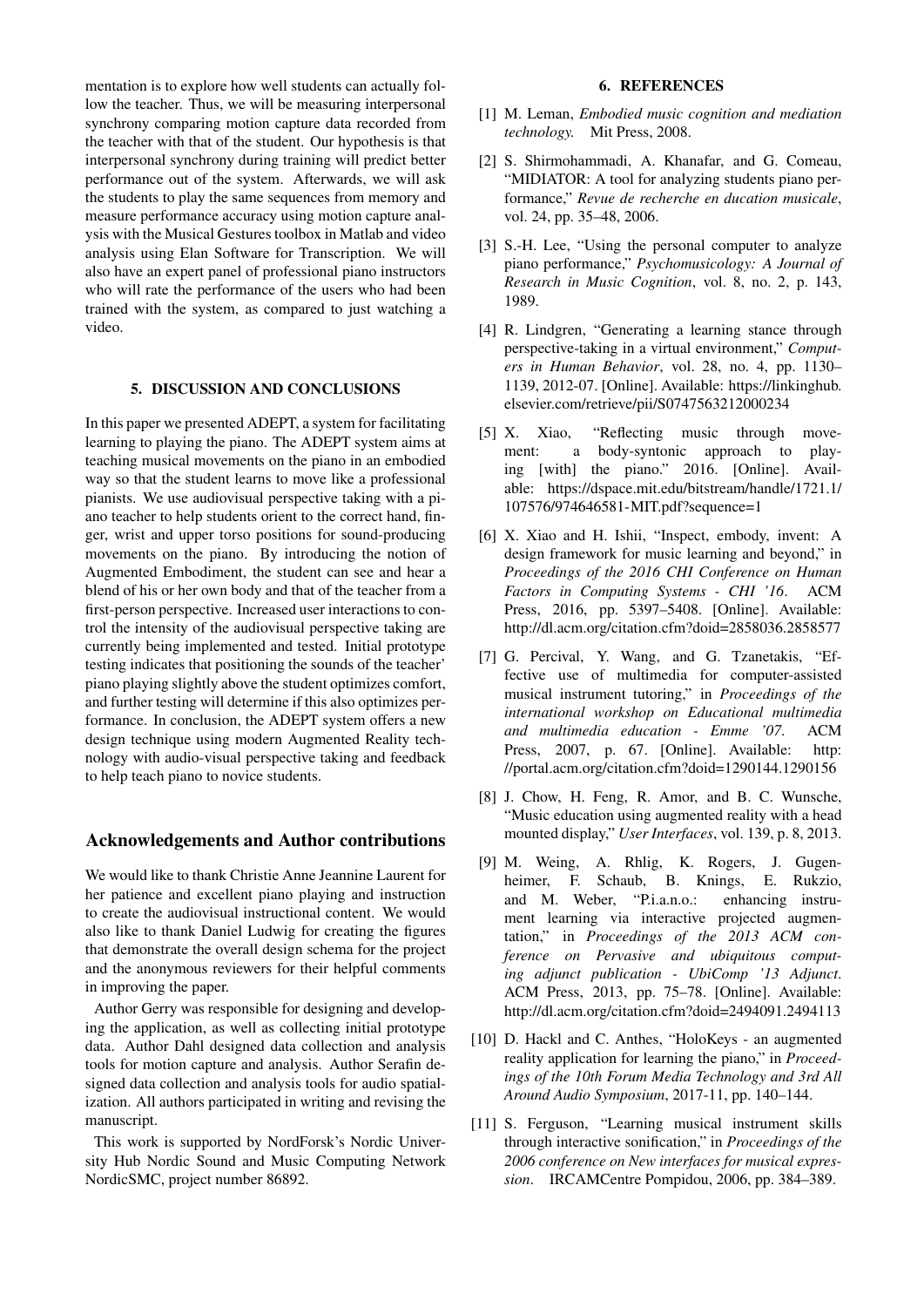- <span id="page-7-0"></span>[12] S. W. Smoliar, J. A. Waterworth, and P. R. Kellock, "pianoforte: A system for piano education beyond notation literacy," in *ACM Multimedia*, vol. 95, 1995.
- <span id="page-7-1"></span>[13] X. Xiao, B. Tome, and H. Ishii, "Andante: Walking figures on the piano keyboard to visualize musical motion," in *New Interfaces for Musical Expression (NIME)*, 2014, pp. 629–632.
- <span id="page-7-2"></span>[14] R. B. Dannenberg, M. Sanchez, A. Joseph, P. Capell, R. Joseph, and R. Saul, "A computer-based multimedia tutor for beginning piano students," *Journal of New Music Research*, vol. 19, no. 2-3, pp. 155–173, 1990.
- <span id="page-7-3"></span>[15] D. Kohlsdorf and T. Starner, "Mobile music touch: The effect of primary tasks on passively learning piano sequences," in *International Symposium on Wearable Computers (ISWC) 2010*. IEEE, 2010, pp. 1–8.
- <span id="page-7-4"></span>[16] K. Huang, E. Y.-L. Do, and T. Starner, "Pianotouch: A wearable haptic piano instruction system for passive learning of piano skills," in *2008 12th IEEE International Symposium on Wearable Computers*. IEEE, 2008, pp. 41–44.
- <span id="page-7-5"></span>[17] P. Milgram, H. Takemura, A. Utsumi, and F. Kishino, "Augmented reality: a class of displays on the reality-virtuality continuum," H. Das, Ed., 1995-12-21, pp. 282–292. [Online]. Available: [http://proceedings.spiedigitallibrary.](http://proceedings.spiedigitallibrary.org/proceeding.aspx?articleid=981543) [org/proceeding.aspx?articleid=981543](http://proceedings.spiedigitallibrary.org/proceeding.aspx?articleid=981543)
- <span id="page-7-6"></span>[18] D. L. Dieker, M. Hynes, C. Stapleton, and D. C. Hughes, "Virtual classrooms: STAR simulator," *New Learning Technology SALT*, vol. 4, pp. 1–22, 2007.
- <span id="page-7-7"></span>[19] "Personal contextual awareness through visual focus," vol. 16.
- <span id="page-7-8"></span>[20] E. Strasnick, A. Chambers, L. Jiang, and T. Xiaonan, "Pianolens: An augmented reality interface for piano instruction," 2017. [Online]. Available: [https://cs.stanford.edu/people/](https://cs.stanford.edu/people/estrasni/otherprojects/pianolens.html) [estrasni/otherprojects/pianolens.html](https://cs.stanford.edu/people/estrasni/otherprojects/pianolens.html)
- <span id="page-7-9"></span>[21] X. Xiao and H. Ishii, "Mirrorfugue: communicating hand gesture in remote piano collaboration," in *Proceedings of the fifth international conference on Tangible, embedded, and embodied interaction*. ACM, 2011, pp. 13–20.
- <span id="page-7-10"></span>[22] B. Spanlang, J.-M. Normand, D. Borland, K. Kilteni, E. Giannopoulos, A. Pomés, M. González-Franco, D. Perez-Marcos, J. Arroyo-Palacios, X. N. Muncunill *et al.*, "How to build an embodiment lab: achieving body representation illusions in virtual reality," *Frontiers in Robotics and AI*, vol. 1, p. 9, 2014.
- <span id="page-7-11"></span>[23] K. Kilteni, I. Bergstrom, and M. Slater, "Drumming in immersive virtual reality: The body shapes the way we play," p. 9, 2013.
- <span id="page-7-12"></span>[24] D. Banakou, P. D. Hanumanthu, and M. Slater, "Virtual embodiment of white people in a black virtual body leads to a sustained reduction in their implicit racial bias," *Frontiers in Human Neuroscience*, vol. 10, 2016- 11-29. [Online]. Available: [http://journal.frontiersin.](http://journal.frontiersin.org/article/10.3389/fnhum.2016.00601/full) [org/article/10.3389/fnhum.2016.00601/full](http://journal.frontiersin.org/article/10.3389/fnhum.2016.00601/full)
- <span id="page-7-13"></span>[25] L. Maister, M. Slater, M. V. Sanchez-Vives, and M. Tsakiris, "Changing bodies changes minds: owning another body affects social cognition," *Trends in cognitive sciences*, vol. 19, no. 1, pp. 6–12, 2015.
- <span id="page-7-14"></span>[26] M. Slater and M. V. Sanchez-Vives, "Transcending the self in immersive virtual reality," *Computer*, vol. 47, no. 7, pp. 24–30, 2014.
- <span id="page-7-15"></span>[27] M. J. Traxler and M. A. Gernsbacher, "Improving written communication through perspective-taking," *Language and Cognitive Processes*, vol. 8, no. 3, pp. 311– 334, 1993.
- [28] J. Guegan, S. Buisine, F. Mantelet, N. Maranzana, and F. Segonds, "Avatar-mediated creativity: When embodying inventors makes engineers more creative," *Computers in Human Behavior*, vol. 61, pp. 165–175, 2016.
- [29] L. J. Gerry, "Paint with me: Stimulating creativity and empathy while painting with a painter in virtual reality," *IEEE transactions on visualization and computer graphics*, vol. 23, no. 4, pp. 1418–1426, 2017.
- <span id="page-7-16"></span>[30] D. Banakou, S. Kishore, and M. Slater, "Virtually being einstein results in an improvement in cognitive task performance and a decrease in age bias," *Frontiers in Psychology*, vol. 9, p. 917, 2018.
- <span id="page-7-17"></span>[31] M. Slater, V. Linakis, M. Usoh, and R. Kooper, "Immersion, presence, and performance in virtual environments: An experiment with tri-dimensional chess," in *ACM virtual reality software and technology (VRST)*, vol. 163. ACM Press, 1996-07, p. 72.
- <span id="page-7-18"></span>[32] R. Watanabe, T. Higuchi, Y. Kikuchi, and M. Taira, "Visuomotor effects of body part movements presented in the first-person perspective on imitative behavior: Movement and first-person perspective," *Human Brain Mapping*, vol. 38, no. 12, pp. 6218–6229, 2017- 12. [Online]. Available: [http://doi.wiley.com/10.1002/](http://doi.wiley.com/10.1002/hbm.23823) [hbm.23823](http://doi.wiley.com/10.1002/hbm.23823)
- <span id="page-7-19"></span>[33] B. M. Brooks and F. D. Rose, "The use of virtual reality in memory rehabilitation: Current ndings and future directions," *NeuroRehabilitation*, vol. 18, no. 2, pp. 147– 157.
- <span id="page-7-20"></span>[34] L. Fadiga, L. Fogassi, G. Pavesi, and G. Rizzolatti, "Motor facilitation during action observation: a magnetic stimulation study," *Journal of Neurophysiology*, vol. 73, no. 6, pp. 2608–2611, 1995-06. [Online]. Available: [http:](http://www.physiology.org/doi/10.1152/jn.1995.73.6.2608) [//www.physiology.org/doi/10.1152/jn.1995.73.6.2608](http://www.physiology.org/doi/10.1152/jn.1995.73.6.2608)